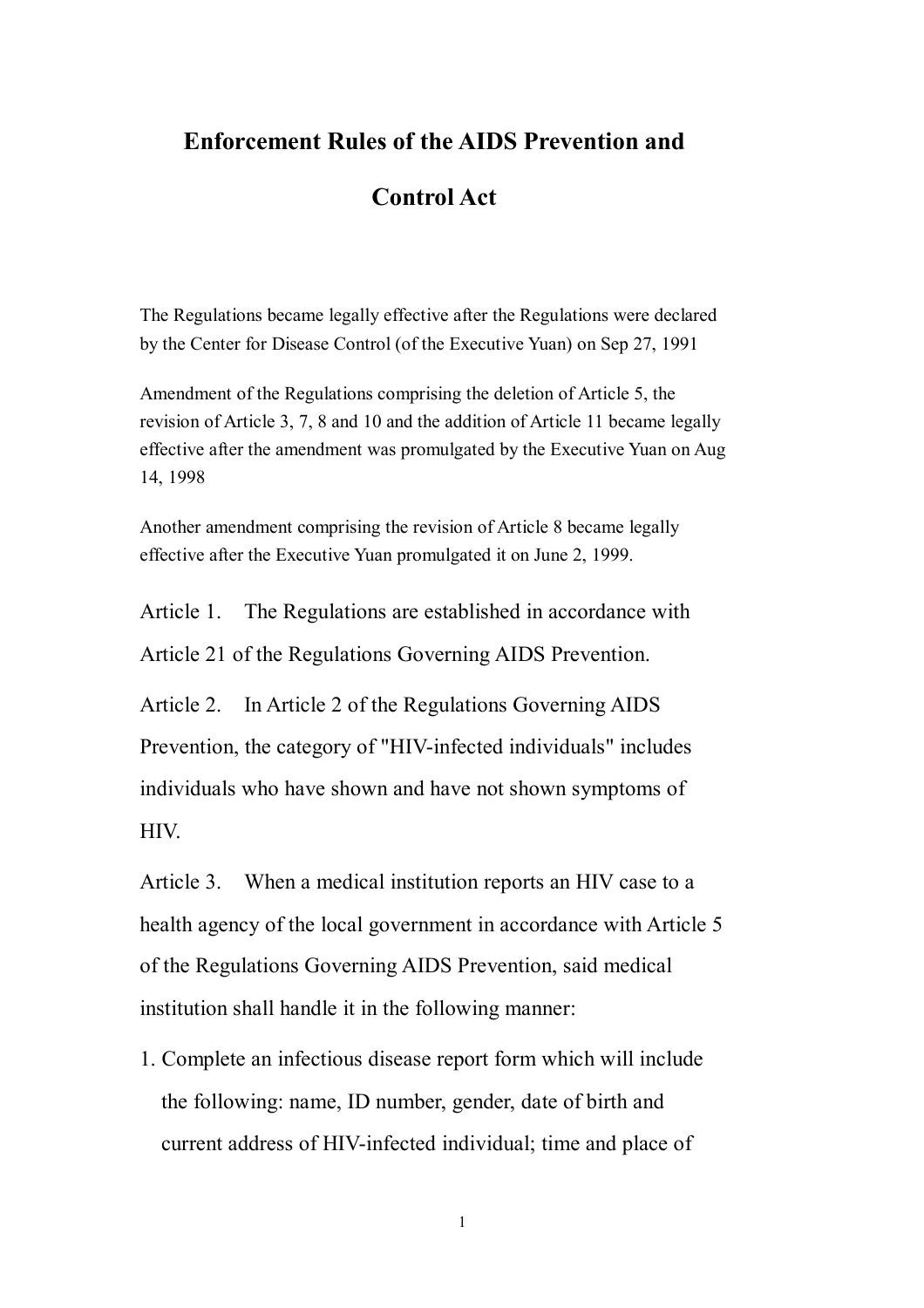HIV infection; treatment information.

2. After an individual has been verified as HIV-infected, an HIV case report form shall be submitted. The content of such form shall include name, ID number, gender, date of birth, address entered in census registration and current address of HIV-infected individual; time and place of HIV infection; clinical symptoms; time and result of testing; how the individual contracted HIV; source of infection; persons with whom that individual has had sexual contact.

Article 4. Health agencies of local governments shall place all HIV-infected individuals in its jurisdiction on file and monitor them. In addition, each of these health agencies shall visit these HIV-infected individuals periodically and arrange for these individuals to receive treatment and counseling.

Article 5. The time frame specified in Article 8 of the Regulations Governing AIDS Prevention, the time frame shall be 10 days for Article 8 Item 1 and shall be 20 days for Article 8 Item 2 and Item 3.

Article 6. Medical institutions described in Article 8 and Article 10 of the Regulations Governing AIDS Prevention will be selected and the list of their names will be announced by the government.

Article 7. The free test described in Article 8 of the Regulations Governing AIDS Prevention is an HIV test. All expenses for that HIV test shall be paid for by the corresponding local governmental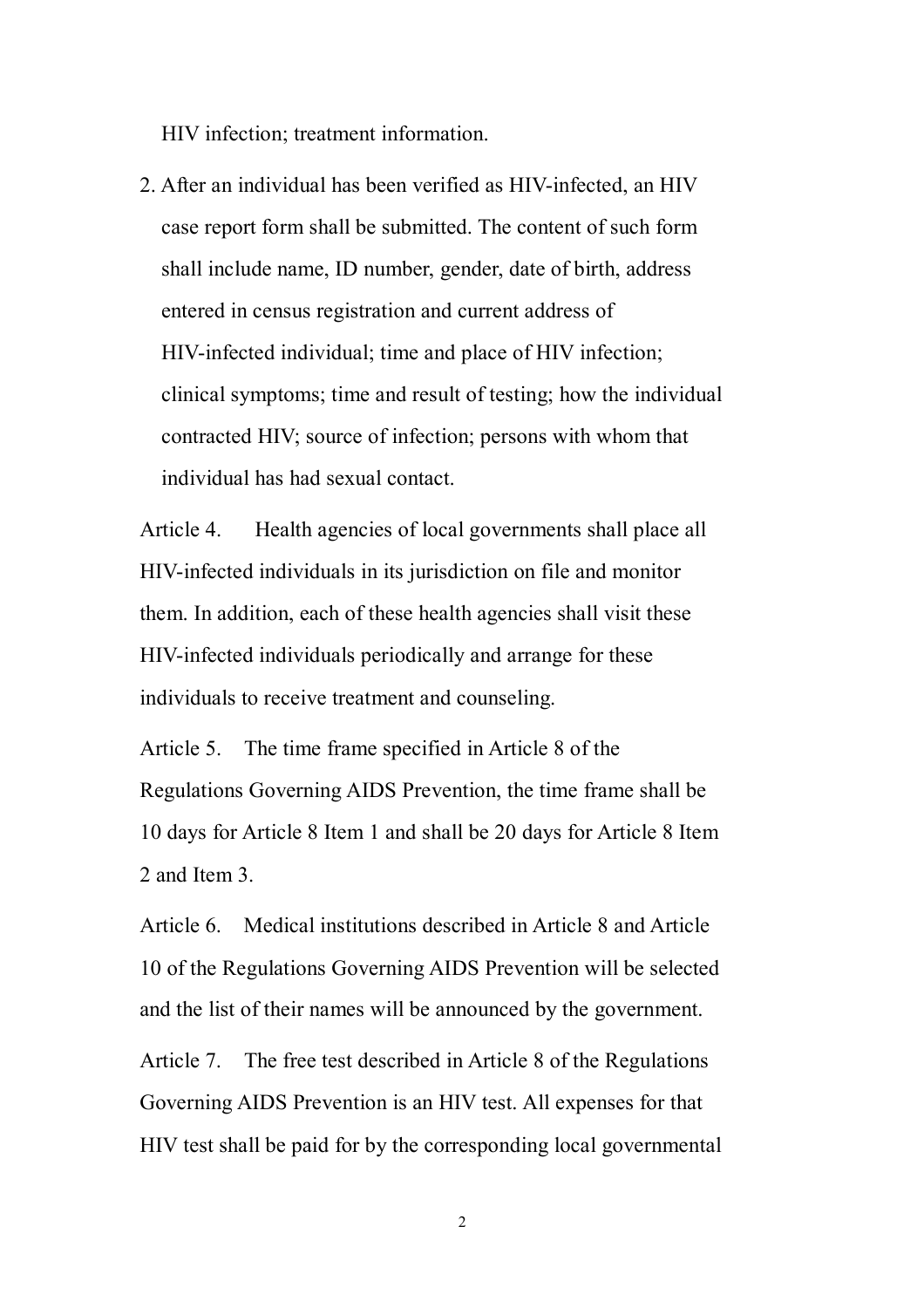health agency and, if necessary, may be paid for by the health agency of the central government.

Article 8. When a police agency arrests a person committing pimping, molestation or prostitution as described in Article 9 Item 3 of the Regulations Governing AIDS Prevention, said police agency shall notify the corresponding health agency of the local government, and that health agency shall then ask said person to accept instruction about the prevention of HIV and STDs.

Article 9. Reasonable compensation described in Article 11 of the Regulations Governing AIDS Prevention include the following:

- 1. Persons who are infected with HIV or show symptoms of HIV: Medical expenses, compensation for loss of income, and increase of living expenses and other non-material losses.
- 2. Persons who die due to HIV:

Financial support for that person's relatives as mandated by law, other non-material losses and funeral expenses. The financial compensation that person received from other regulations or sources shall be included in the aforesaid compensations.

Article 10. When the health agency of the central government orders a person to leave the country as described in Article 14 of the Regulations Governing AIDS Prevention, the health agency of the central government may notify the Ministry of the Interior, the local health agency, and the police to enforce the order. If that person is a foreign worker, the corresponding agencies governing

3